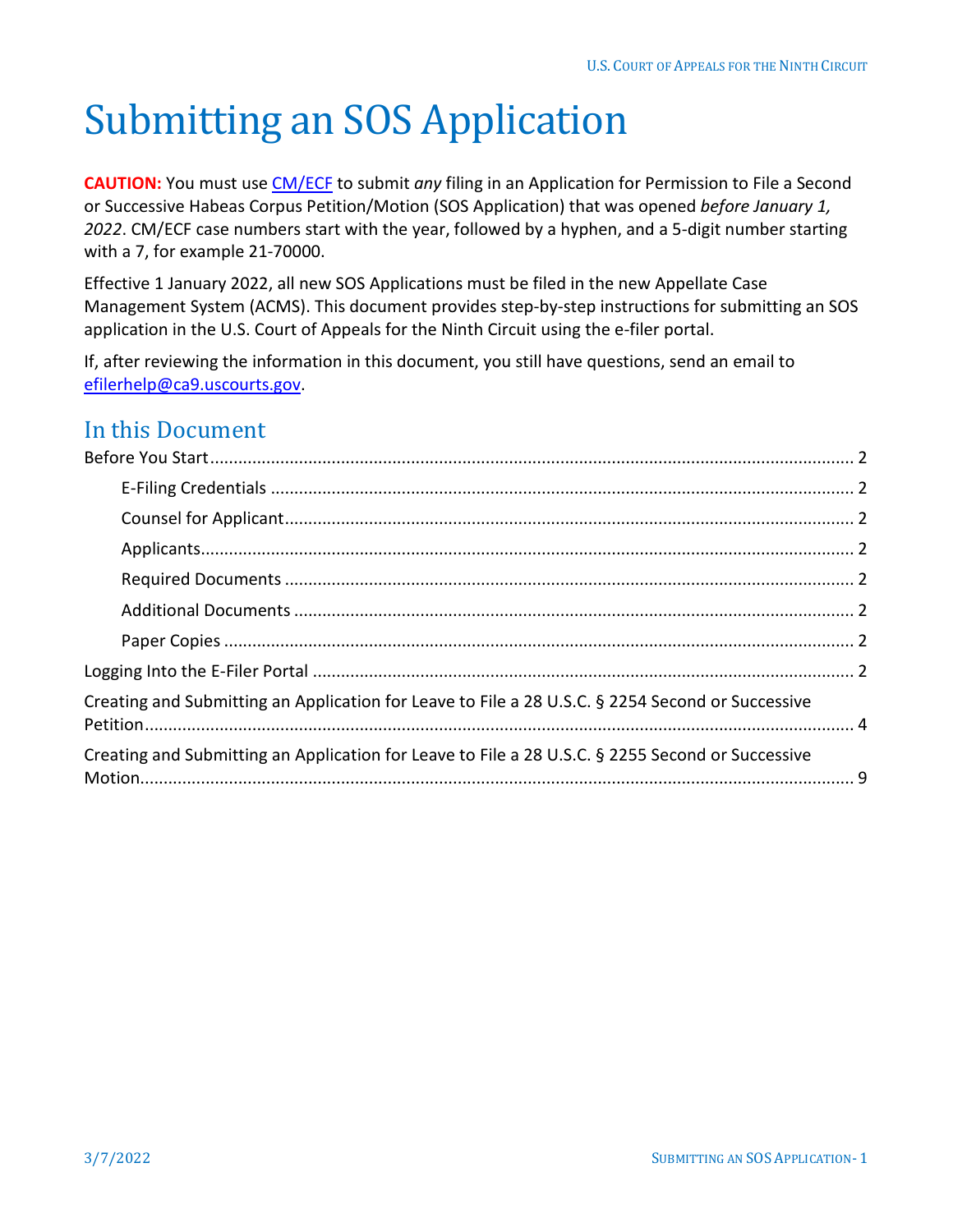## <span id="page-1-0"></span>Before You Start

### <span id="page-1-1"></span>E-Filing Credentials

You must have a PACER account with authorization to file electronically in the U.S. Court of Appeals for the Ninth Circuit.

### <span id="page-1-2"></span>Counsel for Applicant

In ACMS, the Court only adds the attorney who submits the application as counsel for the applicant. If additional attorneys are representing applicant, those attorneys must file a notice of appearance after the case has been opened.

### <span id="page-1-3"></span>Applicants

Remember the following when you enter details for the applicant:

- *Only capitalize the first letter of the applicant's name.* Do NOT USE ALL CAPS for applicant names.
- Add all the known aliases for the applicant.

### <span id="page-1-4"></span>Required Documents

Make sure you have *at least* the required PDF file ready to upload:

• Application for Leave to File Second or Successive 2254 Petition

-or-

• Application for Leave to File Second or Successive 2255 Motion

### <span id="page-1-5"></span>Additional Documents

In addition to your petition, you may also submit an exhibit as a separate PDF.

### <span id="page-1-6"></span>Paper Copies

Do not send a paper original to the court.

### <span id="page-1-7"></span>Logging Into the E-Filer Portal

**1.** Navigate to [https://ca9-portal.powerappsportals.us.](https://ca9-portal.powerappsportals.us/)

The 9<sup>th</sup> Circuit Court of Appeals e-filer portal page opens.

**2.** Click the "hamburger" icon in the upper right corner of the page.

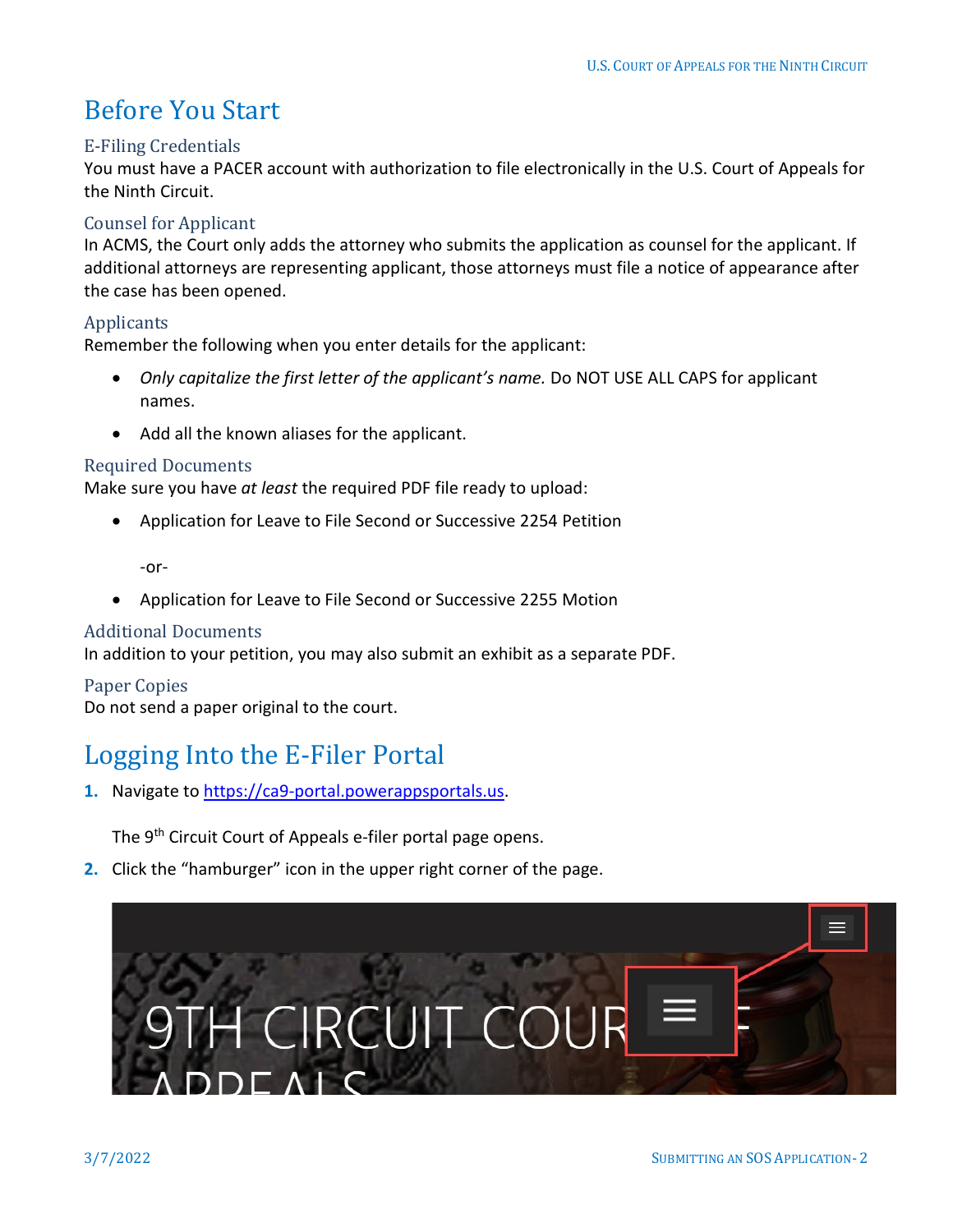**3.** Click **Sign in**.

The PACER login page opens.

**4.** Enter your PACER credentials and click **Login**.

**NOTE:** These are the same credentials you use to log in and file in CM/ECF in the U.S. Court of Appeals for the Ninth Circuit.

**5.** At the Redaction Agreement dialog box, select the "**I understand …**" checkbox and click **Continue**. Your portal home page opens. *Your name* appears in the upper right corner of the page.

A navigation bar appears below the court banner with the following links:

- a. **Notice of Appearance** lets you file a notice of appearance in a case where you are not yet counsel of record. **NOTE:** Do not file a notice of appearance for a petition that you are submitting. When the court opens the case, you will be added as counsel of record automatically.
- b. **Create New Action** lets you create and submit a new SOS Application to the court.
- c. **Non-Party Filings** if your credentials allow you to enter specific non-party filings, options are listed under this link.

If you have previously submitted a petition to the court that has not been opened yet, or you are counsel in an open case, you may see **My Submitted Cases** and/or **My Cases** sections.

|                                          |                                                |                    |                                     |                                           |                   |                                     | Tester            |
|------------------------------------------|------------------------------------------------|--------------------|-------------------------------------|-------------------------------------------|-------------------|-------------------------------------|-------------------|
|                                          | 9TH CIRCUIT COURT OF APPEALS<br>E-FILER PORTAL |                    |                                     |                                           |                   |                                     |                   |
|                                          |                                                |                    |                                     |                                           |                   |                                     |                   |
| <b>Case Type</b>                         | <b>Lead Petitioner</b>                         |                    | <b>Originating Court</b>            | Notice of Appearance<br><b>Fee Status</b> |                   | Create New Action -<br>Created On + | Non-Party Filings |
| Agency                                   | Baldo                                          |                    | Board of Immigration Appeals        | Paid                                      |                   | 12/15/2021 6:37 PM                  |                   |
|                                          |                                                |                    |                                     |                                           |                   |                                     |                   |
|                                          |                                                |                    |                                     |                                           |                   | Search                              | $\alpha$          |
| <b>Case Number</b>                       | <b>Case Title</b>                              | <b>Case Status</b> | <b>Originating Court</b>            |                                           | <b>Fee Status</b> | Most Recent Activity +              |                   |
| My Submitted Cases<br>My Cases<br>$21 -$ | v. Garland                                     | Opened             | <b>Board of Immigration Appeals</b> |                                           | Due               | 1/18/2022 4:54 PM                   | G                 |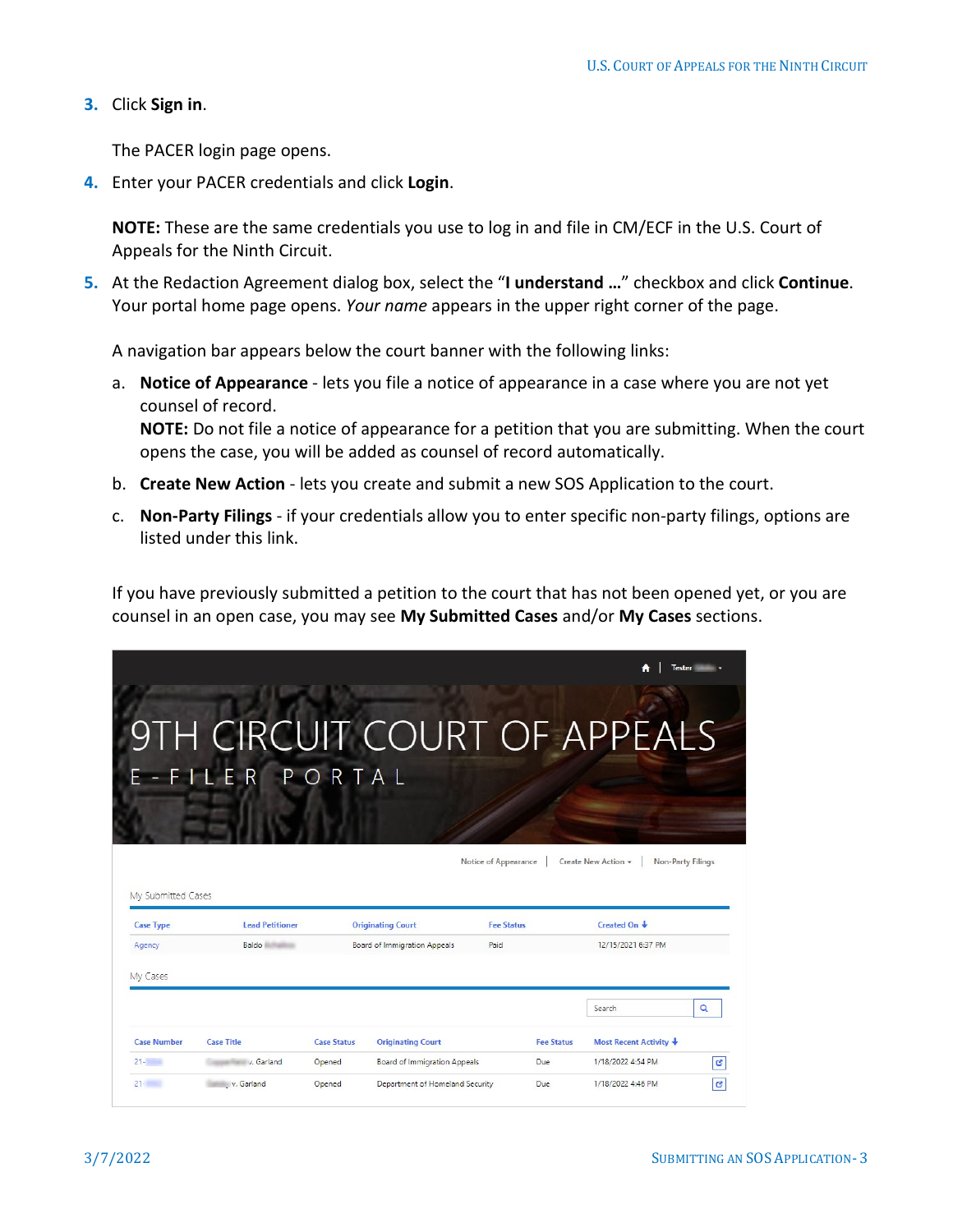### <span id="page-3-0"></span>Creating and Submitting an Application for Leave to File a 28 U.S.C. § 2254 Second or Successive Petition

**NOTE:** When you submit a new application, **do not** file a notice of appearance in the opened case. The Court automatically adds you, as the filer of the application, as counsel for the applicant in the case.

**1.** If you are not already signed into the e-filer portal, navigate t[o https://ca9](https://ca9-portal.powerappsportals.us/) [portal.powerappsportals.us/](https://ca9-portal.powerappsportals.us/) and sign in.

The 9<sup>th</sup> Circuit Court of Appeals e-filer portal page opens.

**2.** Click **Create New Action**, then click **Second or Successive Habeas Corpus Petition**.

**NOTE:** If you do not see the navigation bar with Create New Action (see illustration above), make your browser window larger until you see the link. If that does not work, reduce the zoom level.

The Conviction Type tab opens.

| Conviction Type                                             |  |
|-------------------------------------------------------------|--|
| <b>Conviction Type *</b>                                    |  |
|                                                             |  |
|                                                             |  |
| want to be the wind want was more than the want of the ward |  |

**3.** From the **Conviction Type** drop-down list, select **State**, and click the **Next** button.

The Origin tab opens.

**4.** From the **Origin** drop-down list, select the federal district court where the criminal judgment sought to be challenged was entered.

| Butte, Montana                 | $\checkmark$ |
|--------------------------------|--------------|
|                                |              |
| <b>Originating Case Number</b> |              |
|                                |              |
|                                |              |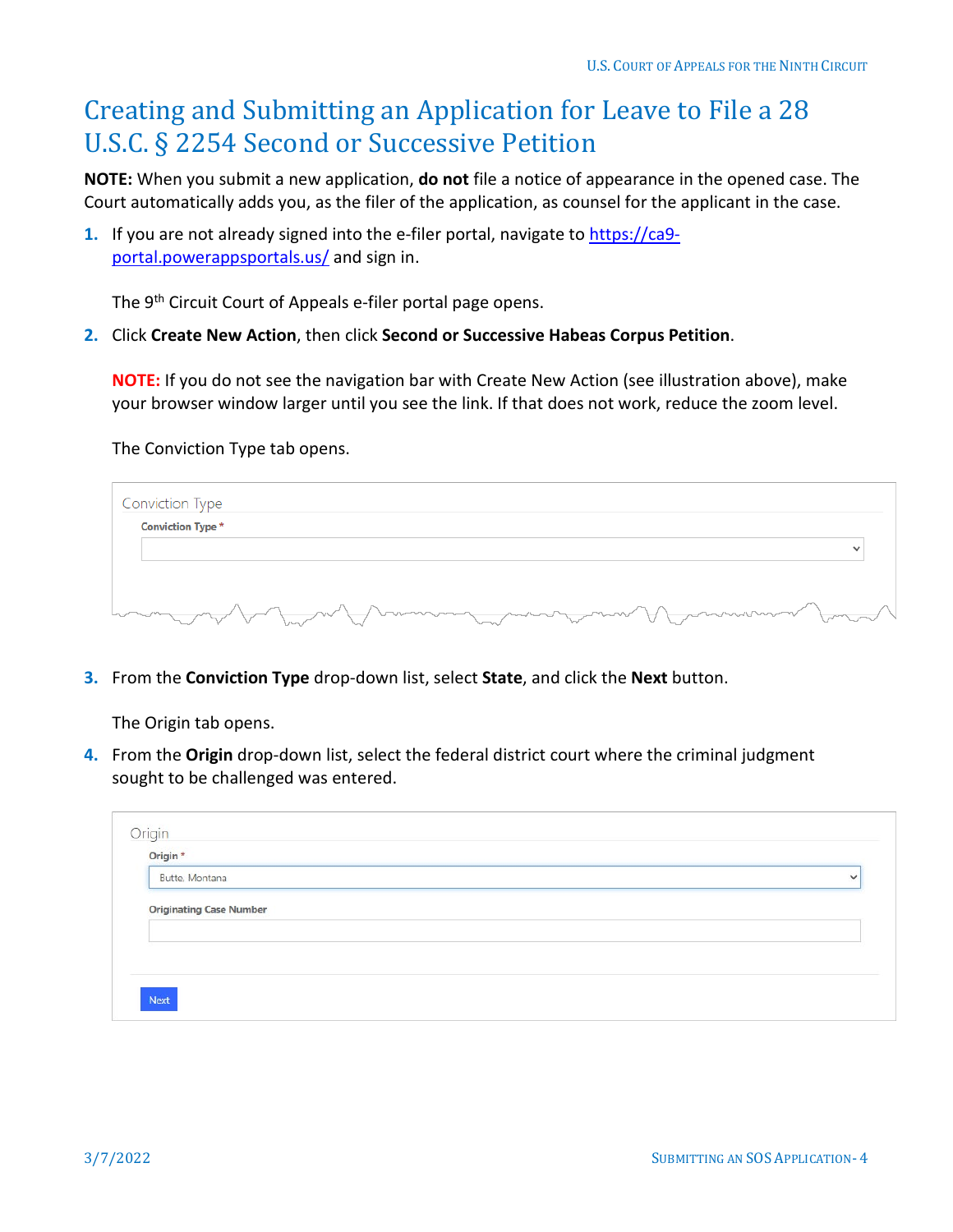The Prisoner Information tab opens.

| Is the applicant currently housed in a federal correctional facility? *<br>$\bullet$ No $\circ$ Yes |          |
|-----------------------------------------------------------------------------------------------------|----------|
| <b>Correctional Facility *</b>                                                                      |          |
|                                                                                                     | $\alpha$ |
| <b>Prisoner Registration #*</b>                                                                     |          |
| First Name*<br><b>Middle Name</b>                                                                   |          |
| Last Name*                                                                                          |          |
| <b>Generation</b>                                                                                   |          |
|                                                                                                     |          |

**6.** If the applicant is currently housed in a *state* correctional facility select the facility in the **Correctional Facility** field.

-or-

If the applicant is housed in a *federal* correctional facility, select the **Yes** radio button and select the facility in the **Correctional Facility** field.

To select a facility: click the magnifying glass icon in the Correctional Facility field and in the pop-up that opens, use the Search field in the upper right corner to search for and select a facility. You can use an asterisk as a wildcard for the search.

**NOTE:** If you cannot find the exact facility, search for "Other" and select that facility.

**7.** In the **Prisoner Registration #** field, type the complete prisoner registration number.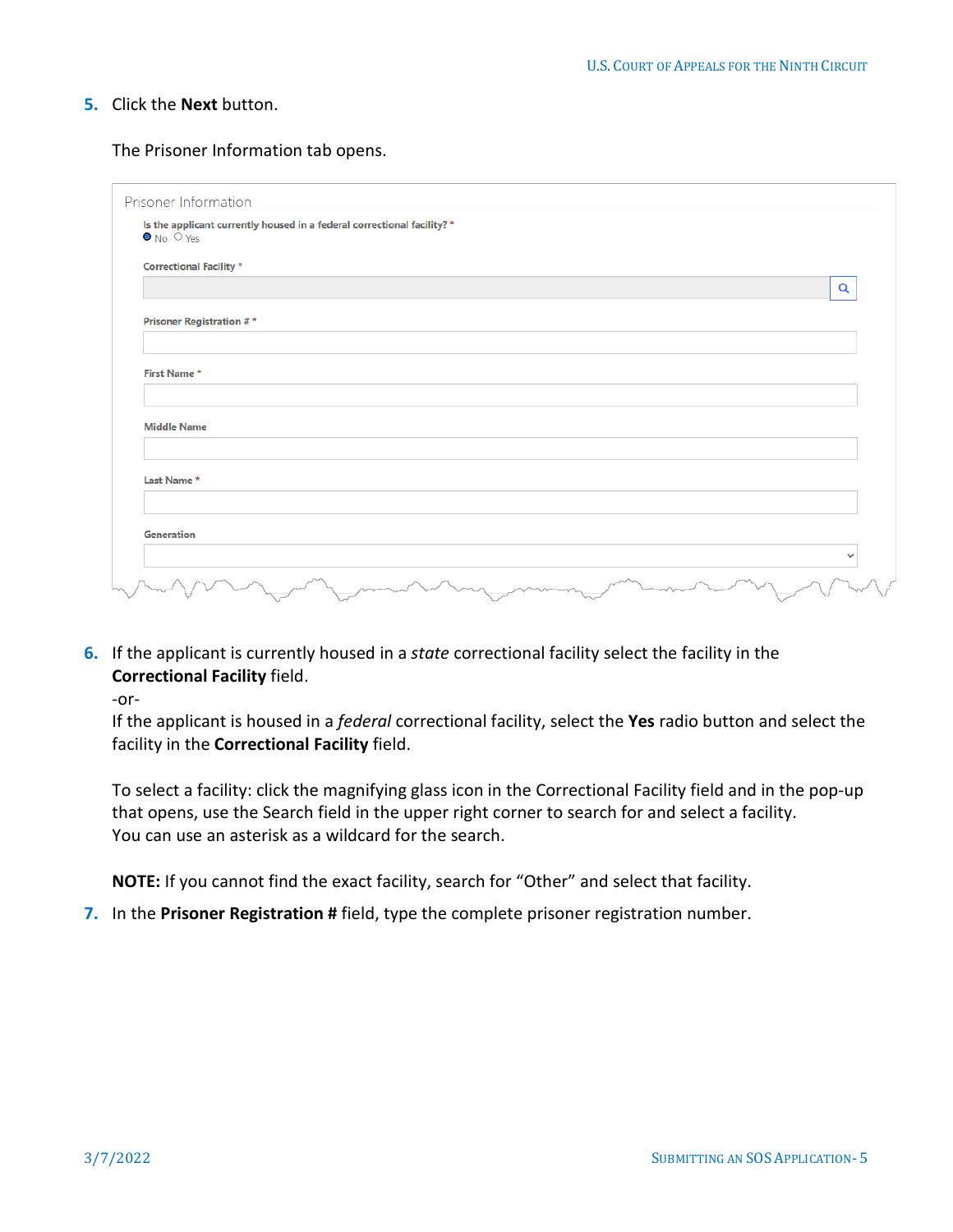### **8.** Fill in the **First Name**, **Middle Name**, **Last Name**, and **Generation** fields.

**NOTE:** If the applicant does not use/have a first name, type "NFI" (no first initial) instead.

An example of a completed Prisoner Information tab is shown below.

| Is the applicant currently housed in a federal correctional facility? *<br>$\bullet$ No $\circ$ Yes |             |
|-----------------------------------------------------------------------------------------------------|-------------|
| <b>Correctional Facility *</b>                                                                      |             |
| Correctional Training Facility - Facility C                                                         | ×<br>Q      |
| <b>Prisoner Registration #*</b>                                                                     |             |
| 192594332                                                                                           |             |
| First Name*                                                                                         |             |
| Mordred                                                                                             |             |
| <b>Middle Name</b>                                                                                  |             |
| Last Name*                                                                                          |             |
| Weasley                                                                                             |             |
| Generation                                                                                          |             |
|                                                                                                     | $\check{ }$ |

**9.** Click the **Next** button.

The Alias tab opens.

**10.** To add an alias for the applicant, click the **Add Alias** button and follow the instructions in the Create pop-up that opens.

An example of a submission with one alias added is shown below.

| <b>Alias Type</b>   | <b>First Name</b> | <b>Last Name</b> | Generation |              |
|---------------------|-------------------|------------------|------------|--------------|
| Also Known As (AKA) | Owain             | Mordred          |            | $\checkmark$ |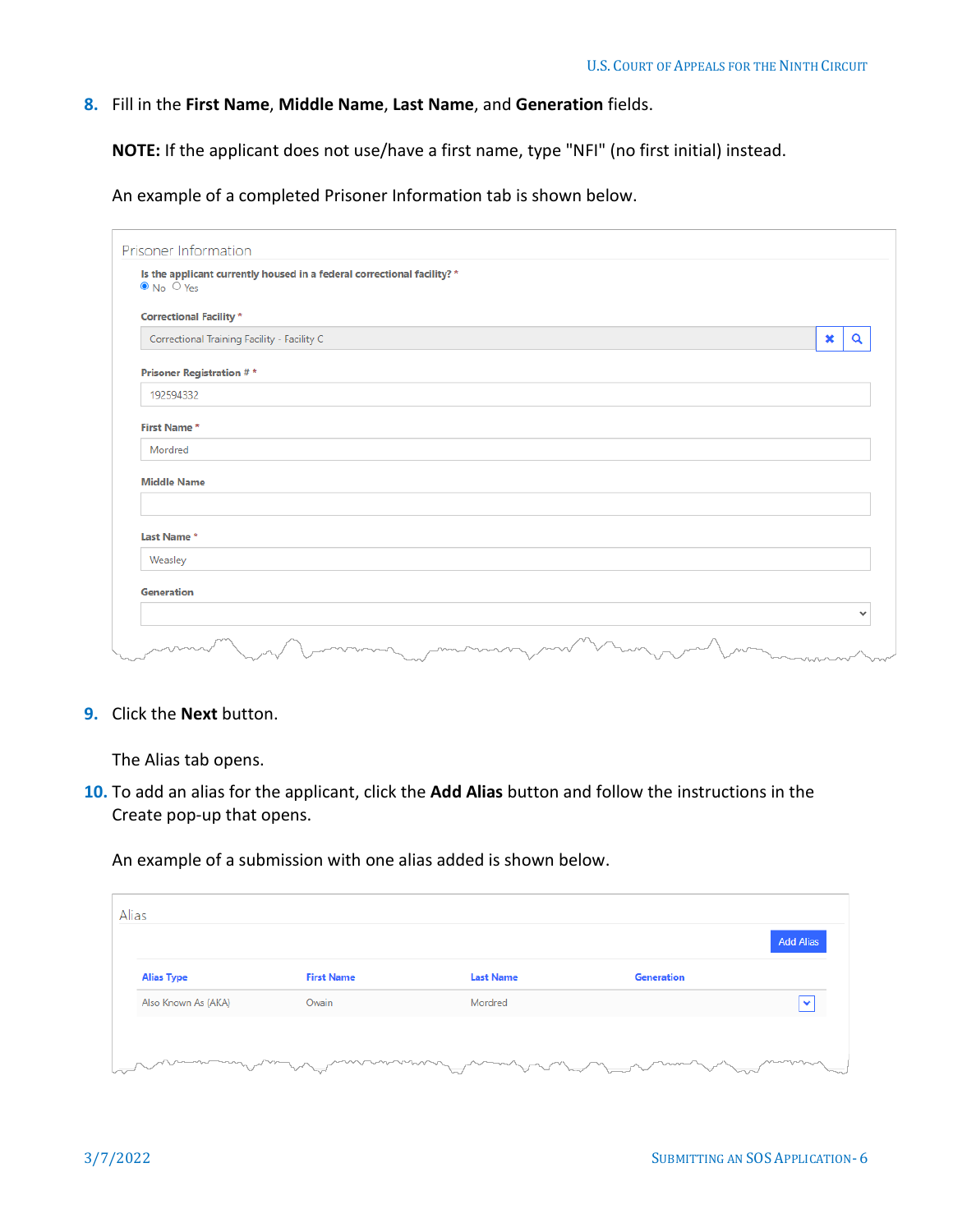**11.** Repeat step 10 for each additional alias and then click the **Next** button.

The **Documents** tab opens.

- **12.** For each document you want to attach, do the following:
	- a. Click the **Attach Document** button.
	- b. In the Create dialog box that opens, from the **Document** drop-down list, select the document you are attaching.

You can attach your application and an exhibit to the application.

- c. Click the **Choose File** button to find and select the PDF of the petition.
- d. Click the **Submit** button to attach this document to your submission.

The Documents tab now shows the file you have attached. An example is shown below with one PDF attached.

|                   |                                                                  |                       | <b>Attach Document</b> |
|-------------------|------------------------------------------------------------------|-----------------------|------------------------|
| <b>Name</b>       | <b>Filing Type</b>                                               | Created On $\bigstar$ |                        |
| 2254-petition.pdf | Application for Leave to File Second or Successive 2254 Petition | 1/19/2022 2:21 PM     |                        |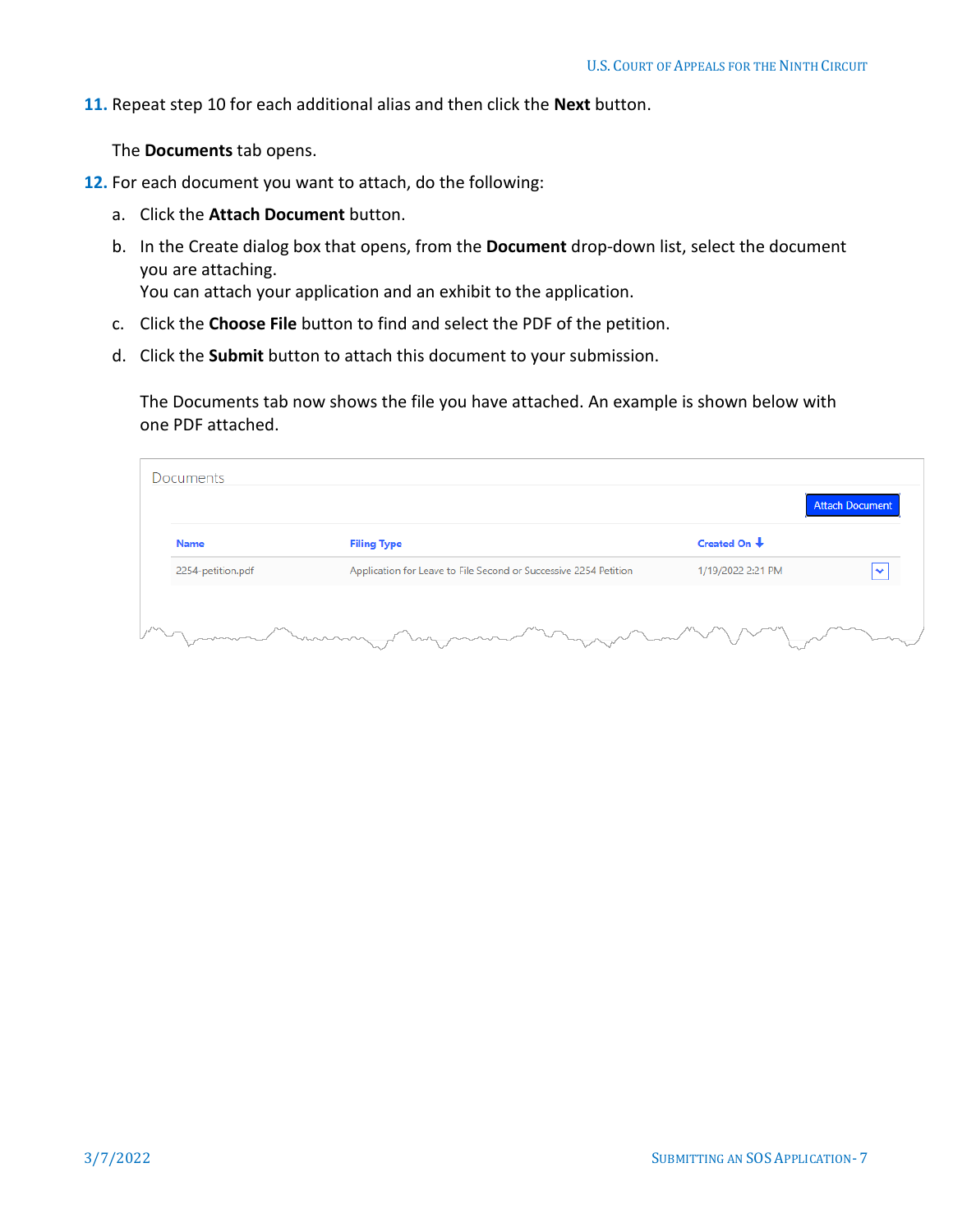The Review tab opens with the information you entered so far. An example is shown below.

| <b>Conviction Type</b><br>State     |                                                                  | Origin<br>Butte, Montana                                         |                   | <b>Originating Case Number</b> |
|-------------------------------------|------------------------------------------------------------------|------------------------------------------------------------------|-------------------|--------------------------------|
| <b>Prisoner Information</b>         |                                                                  |                                                                  |                   |                                |
| <b>Prisoner Registration Number</b> |                                                                  | <b>Correctional Facility</b>                                     | <b>First Name</b> | <b>Last Name</b>               |
| 192594332                           |                                                                  | <b>Correctional Training Facility</b><br>Mordred<br>- Facility C |                   | Weasley                        |
| <b>Alias Information</b>            |                                                                  |                                                                  |                   |                                |
| Alias Type <sup>+</sup>             | <b>First Name</b>                                                | <b>Last Name</b>                                                 | <b>Generation</b> |                                |
| Also Known As (AKA)                 | Owain                                                            | Mordred                                                          |                   | $\overline{\phantom{a}}$       |
| <b>Filings</b>                      |                                                                  |                                                                  |                   |                                |
| <b>Filing Type</b>                  |                                                                  | Created On $\downarrow$                                          |                   |                                |
|                                     | Application for Leave to File Second or Successive 2254 Petition | 1/19/2022 2:21 PM                                                |                   | $\checkmark$                   |

### **14.** Click the **Submit to Court** button.

You are taken back to your home page and the **My Submitted Cases** section now shows the application that you submitted.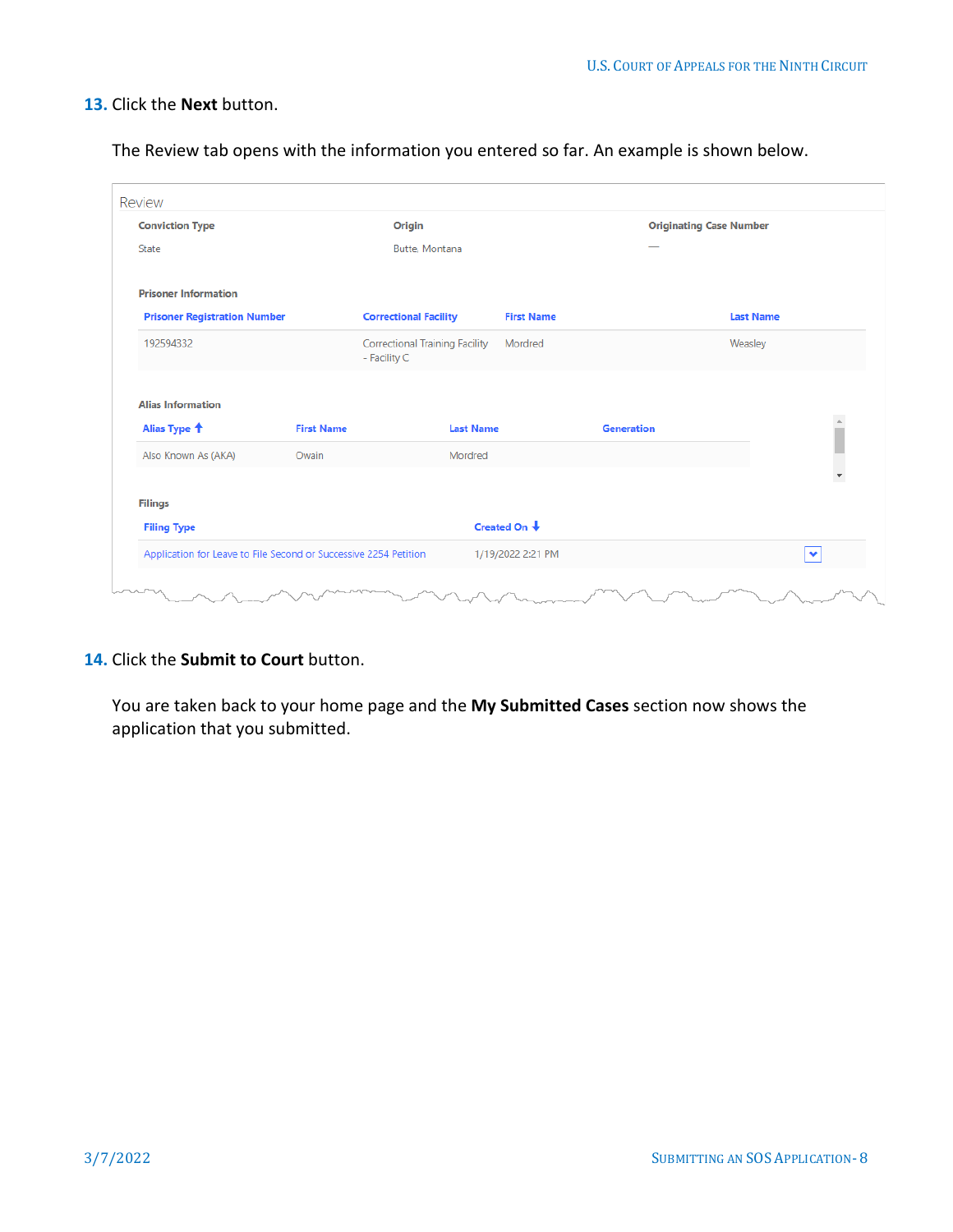### <span id="page-8-0"></span>Creating and Submitting an Application for Leave to File a 28 U.S.C. § 2255 Second or Successive Motion

**NOTE:** When you submit a new application, **do not** file a notice of appearance in the opened case. The Court automatically adds you, as the filer of the application, as counsel for the applicant in the case.

**1.** If you are not already signed into the e-filer portal, navigate t[o https://ca9](https://ca9-portal.powerappsportals.us/) [portal.powerappsportals.us/](https://ca9-portal.powerappsportals.us/) and sign in.

The 9<sup>th</sup> Circuit Court of Appeals e-filer portal page opens.

**2.** Click **Create New Action**, then click **Second or Successive Habeas Corpus Petition**.

**NOTE:** If you do not see the navigation bar with Create New Action (see illustration above), make your browser window larger until you see the link. If that does not work, reduce the zoom level.

The Conviction Type tab opens.

| <b>Conviction Type *</b> |  |
|--------------------------|--|
|                          |  |
|                          |  |

- **3.** From the **Conviction Type** drop-down list, select **Federal**, and click the **Next** button.
- **4.** In the Origin tab that opens, so the following:
	- a. From the **Origin** drop-down list, select the federal district court where the criminal judgment sought to be challenged was entered.
	- b. (Optional) In the **Originating Case Number** field, type the entire district court criminal case docket number in which the conviction you are challenging was entered, including judge initials (if applicable).

An example is shown below.

| Origin *                                            |              |
|-----------------------------------------------------|--------------|
| Eugene, Oregon                                      | $\checkmark$ |
| <b>Originating Case Number</b><br>2:21-cr-00258-UTG |              |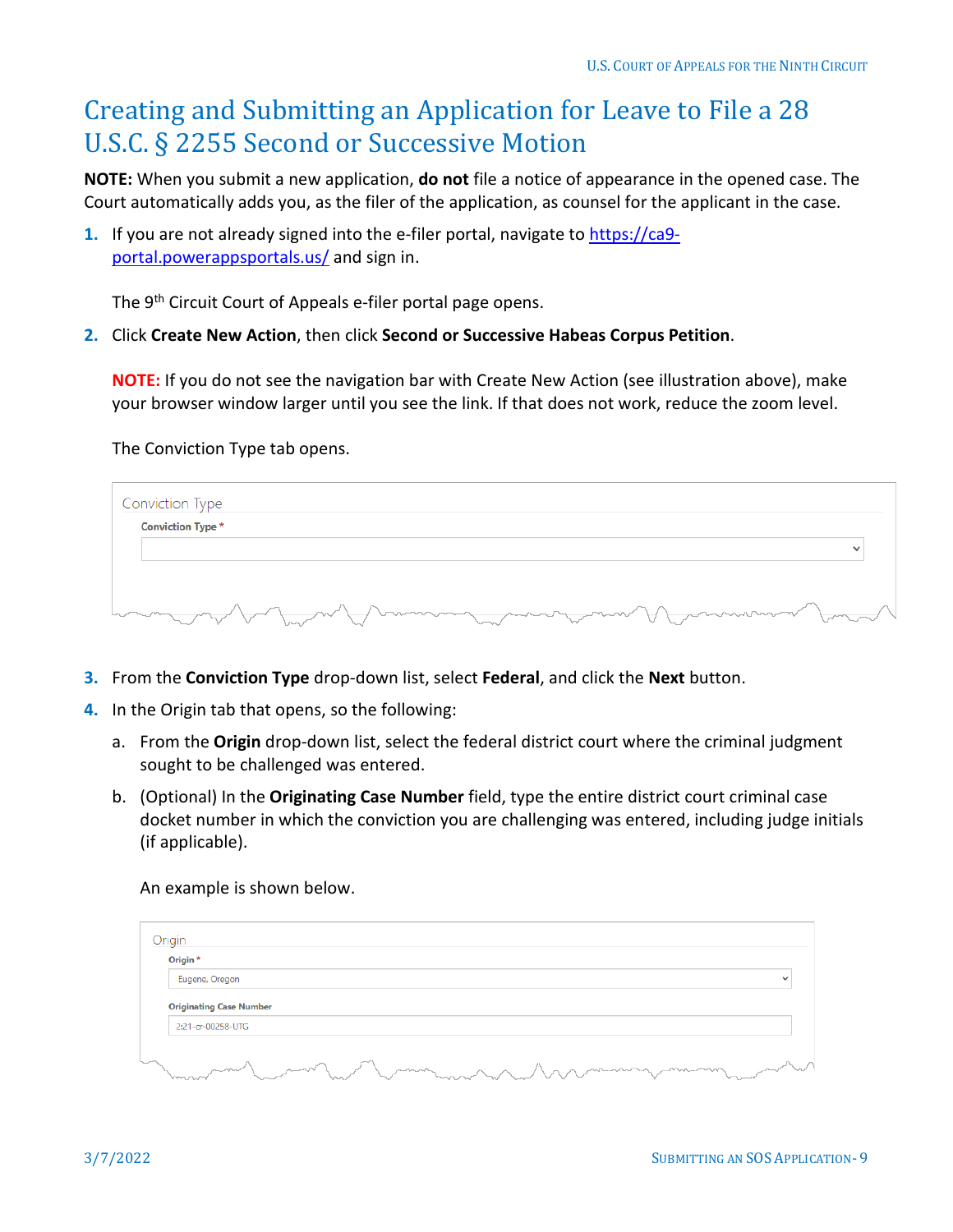The Prisoner Information tab opens.

| Is the applicant currently housed in a federal correctional facility? *<br>$\bullet$ No $\circ$ Yes |  |  |          |
|-----------------------------------------------------------------------------------------------------|--|--|----------|
| <b>Correctional Facility *</b>                                                                      |  |  |          |
|                                                                                                     |  |  | $\alpha$ |
| <b>Prisoner Registration #*</b>                                                                     |  |  |          |
| First Name*                                                                                         |  |  |          |
| <b>Middle Name</b>                                                                                  |  |  |          |
| Last Name*                                                                                          |  |  |          |
| <b>Generation</b>                                                                                   |  |  |          |
|                                                                                                     |  |  | ◡        |

**6.** If the applicant is currently housed in a *state* correctional facility select the facility in the **Correctional Facility** field.

-or-

If the applicant is housed in a *federal* correctional facility, select the **Yes** radio button and select the facility in the **Correctional Facility** field.

To select a facility: click the magnifying glass icon in the Correctional Facility field and in the pop-up that opens, use the Search field in the upper right corner to search for and select a facility. You can use an asterisk as a wildcard for the search.

**NOTE:** If you cannot find the exact facility, search for "Other" and select that facility.

- **7.** In the **Prisoner Registration #** field, type the complete prisoner registration number.
- **8.** Fill in the **First Name**, **Middle Name**, **Last Name**, and **Generation** fields.

**NOTE:** If the applicant does not use/have a first name, type "NFI" (no first initial) instead.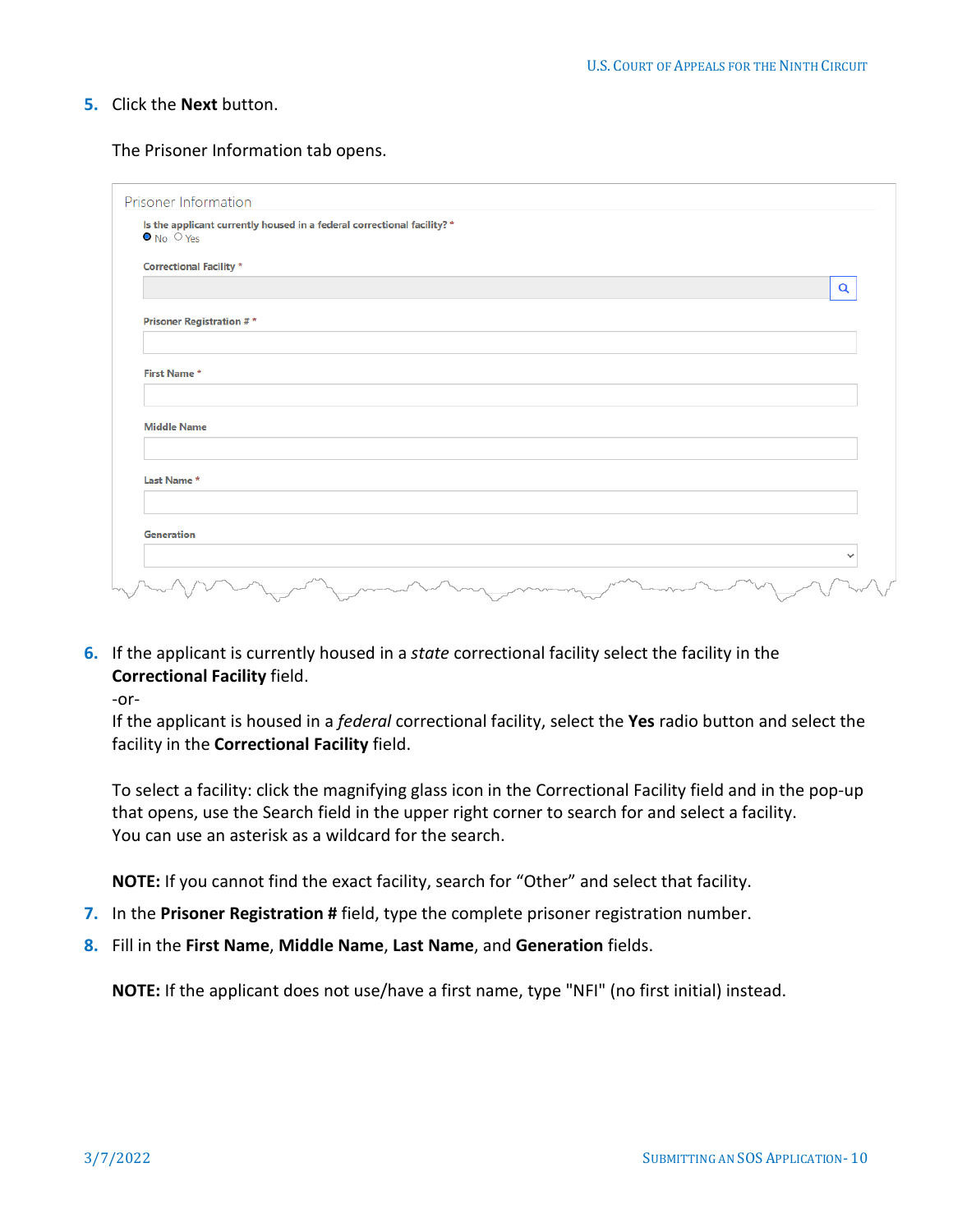An example of a completed Prisoner Information tab, for an applicant housed in a federal correctional facility is shown below.

| Is the applicant currently housed in a federal correctional facility? *<br>$O$ No $O$ Yes |  |             |              |
|-------------------------------------------------------------------------------------------|--|-------------|--------------|
| <b>Correctional Facility *</b>                                                            |  |             |              |
| USP Coleman I                                                                             |  | $\mathbf x$ | Q            |
| <b>Prisoner Registration #*</b>                                                           |  |             |              |
| 200058742                                                                                 |  |             |              |
| First Name*                                                                               |  |             |              |
| Lassie                                                                                    |  |             |              |
| <b>Middle Name</b>                                                                        |  |             |              |
| Last Name*                                                                                |  |             |              |
| Nickleby                                                                                  |  |             |              |
| <b>Generation</b>                                                                         |  |             |              |
| Jr.                                                                                       |  |             | $\checkmark$ |

**9.** Click the **Next** button.

The Alias tab opens.

- **10.** To add an alias for the applicant, click the **Add Alias** button and follow the instructions in the Create pop-up that opens.
- **11.** Repeat step 10 for each additional alias.

An example of a submission with two aliases added is shown below.

|                     |                   |                  |                   | <b>Add Alias</b> |
|---------------------|-------------------|------------------|-------------------|------------------|
| <b>Alias Type</b>   | <b>First Name</b> | <b>Last Name</b> | <b>Generation</b> |                  |
| Also Known As (AKA) | Sauren            | Nickleby         |                   | $\checkmark$     |
| Also Known As (AKA) | Finch             | Nickleby         | Ш                 | ◆                |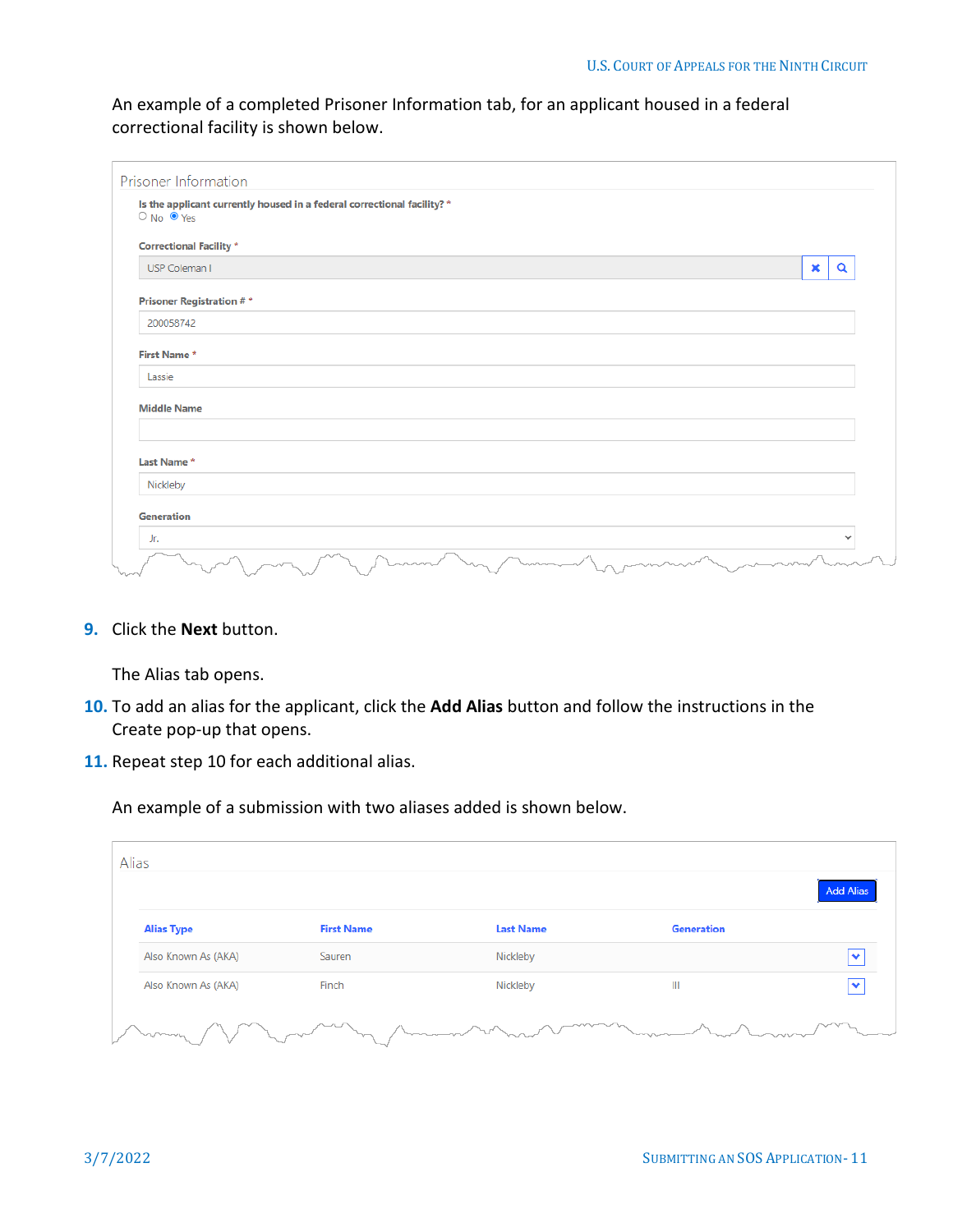The **Documents** tab opens.

- **13.** For each document you want to attach, do the following:
	- a. Click the **Attach Document** button.
	- b. In the Create dialog box that opens, from the **Document** drop-down list, select the document you are attaching.

You can attach your application and an exhibit to the application.

- c. Click the **Choose File** button to find and select the PDF of the petition.
- d. Click the **Submit** button to attach this document to your submission.

The Documents tab now shows the file you have attached. An example is shown below with one PDF attached.

| Name            | <b>Filing Type</b>                                             | Created On $\bigstar$ |              |
|-----------------|----------------------------------------------------------------|-----------------------|--------------|
| 2255-motion.pdf | Application for Leave to File Second or Successive 2255 Motion | 1/19/2022 3:29 PM     | $\checkmark$ |